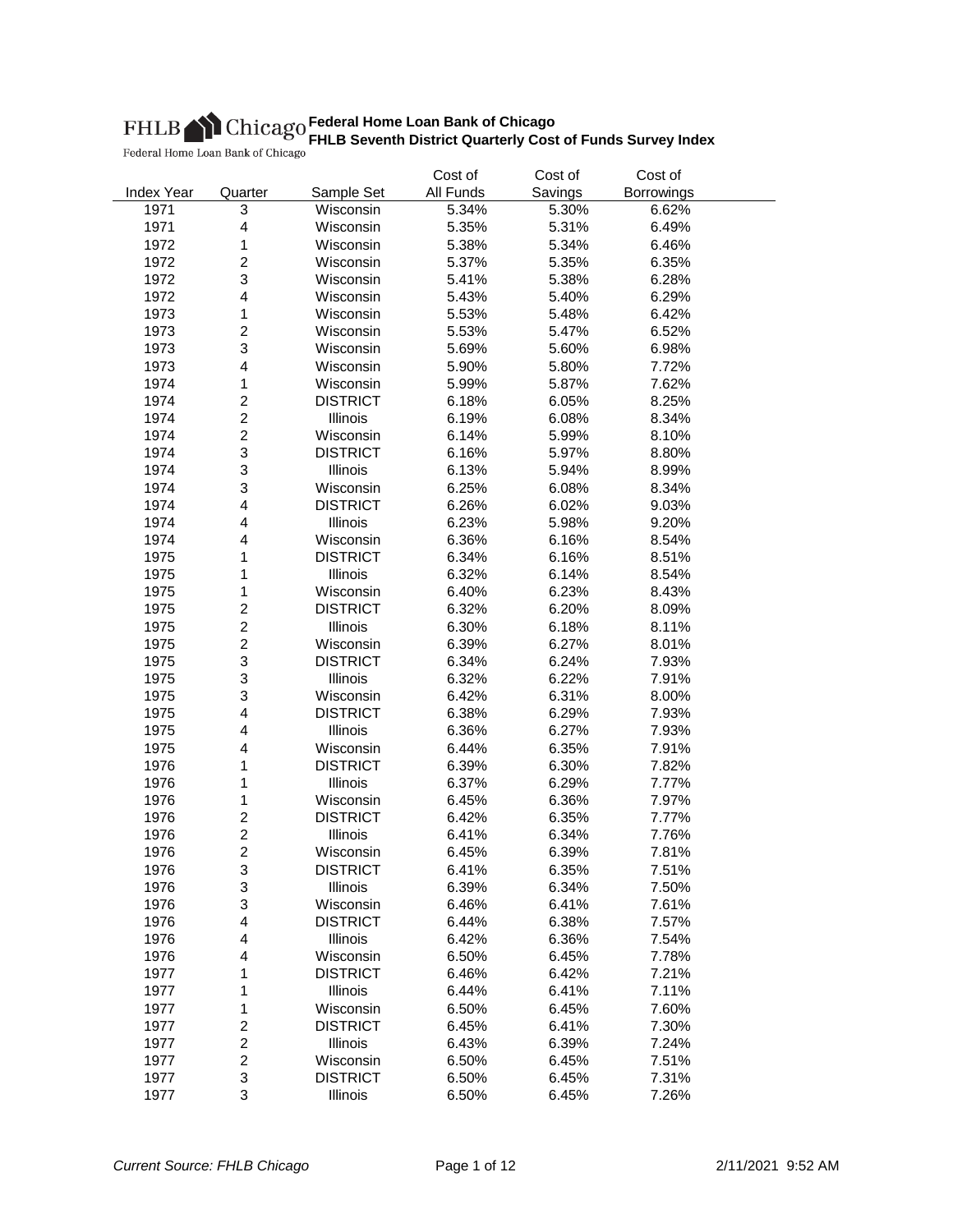|                   |                                    |                              | Cost of         | Cost of | Cost of    |  |
|-------------------|------------------------------------|------------------------------|-----------------|---------|------------|--|
| <b>Index Year</b> | Quarter                            | Sample Set                   | All Funds       | Savings | Borrowings |  |
| 1977              | 3                                  | Wisconsin                    | 6.50%           | 6.46%   | 7.51%      |  |
| 1977              | $\overline{\mathbf{4}}$            | <b>DISTRICT</b>              | 6.54%           | 6.46%   | 7.57%      |  |
| 1977              | 4                                  | Illinois                     | 6.52%           | 6.46%   | 7.57%      |  |
| 1977              | 4                                  | Wisconsin                    | 6.59%           | 6.54%   | 7.59%      |  |
| 1978              | 1                                  | <b>DISTRICT</b>              | 6.58%           | 6.52%   | 7.58%      |  |
| 1978              | 1                                  | Illinois                     | 6.57%           | 6.51%   | 7.58%      |  |
| 1978              | $\mathbf{1}$                       | Wisconsin                    | 6.61%           | 6.55%   | 7.56%      |  |
| 1978              | $\overline{c}$                     | <b>DISTRICT</b>              | 6.65%           | 6.55%   | 7.98%      |  |
| 1978              | $\boldsymbol{2}$                   | Illinois                     | 6.65%           | 6.55%   | 8.03%      |  |
| 1978              | $\overline{c}$                     | Wisconsin                    | 6.65%           | 6.57%   | 7.84%      |  |
| 1978              | 3                                  | <b>DISTRICT</b>              | 6.72%           | 6.60%   | 8.09%      |  |
| 1978              | 3                                  | Illinois                     | 6.73%           | 6.60%   | 8.10%      |  |
| 1978              | 3                                  | Wisconsin                    | 6.72%           | 6.62%   | 8.06%      |  |
| 1978              | 4                                  | <b>DISTRICT</b>              | 6.86%           | 6.74%   | 8.61%      |  |
| 1978              | 4                                  | Illinois                     | 6.87%           | 6.74%   | 8.65%      |  |
| 1978              | $\overline{\mathbf{4}}$            | Wisconsin                    | 6.82%           | 6.75%   | 8.48%      |  |
| 1979              | 1                                  | <b>DISTRICT</b>              | 7.17%           | 6.99%   | 9.10%      |  |
| 1979              | 1                                  | Illinois                     | 7.18%           | 7.01%   | 9.18%      |  |
| 1979              | 1                                  | Wisconsin                    | 7.08%           | 6.95%   | 8.77%      |  |
| 1979              | $\boldsymbol{2}$                   | <b>DISTRICT</b>              | 7.36%           | 7.22%   | 9.03%      |  |
| 1979              | $\overline{c}$                     | Illinois                     | 7.38%           | 7.23%   | 9.05%      |  |
| 1979              | $\overline{c}$                     | Wisconsin                    | 7.30%           | 7.17%   | 8.95%      |  |
| 1979              | 3                                  | <b>DISTRICT</b>              | 7.49%           | 7.33%   | 9.22%      |  |
| 1979              | 3                                  | Illinois                     | 7.50%           | 7.33%   | 9.29%      |  |
| 1979              | 3                                  | Wisconsin                    | 7.45%           | 7.31%   | 9.06%      |  |
| 1979              | 4                                  | <b>DISTRICT</b>              | 7.81%           | 7.58%   | 10.06%     |  |
| 1979              | 4                                  | Illinois                     | 7.83%           | 7.58%   | 10.18%     |  |
| 1979              | 4                                  | Wisconsin                    | 7.75%           | 7.58%   | 9.58%      |  |
| 1980              | 1                                  | <b>DISTRICT</b>              | 8.28%           | 8.06%   | 10.60%     |  |
| 1980              | 1                                  | Illinois                     | 8.29%           | 8.06%   | 10.72%     |  |
| 1980              | 1                                  | Wisconsin                    | 8.23%           | 8.06%   | 10.18%     |  |
| 1980              | $\boldsymbol{2}$                   | <b>DISTRICT</b>              | 9.28%           | 9.12%   | 10.97%     |  |
| 1980              | $\boldsymbol{2}$                   | Illinois                     | 9.31%           | 9.14%   | 11.17%     |  |
| 1980              | $\boldsymbol{2}$                   | Wisconsin                    | 9.15%           | 9.07%   | 10.18%     |  |
| 1980              | 3                                  | <b>DISTRICT</b>              | 9.01%           | 8.94%   | 9.90%      |  |
| 1980              | 3                                  | Illinois                     | 9.02%           | 8.95%   | 9.90%      |  |
| 1980              | 3                                  | Wisconsin                    | 8.97%           | 8.91%   | 9.90%      |  |
| 1980              | 4                                  | <b>DISTRICT</b>              | 8.76%           | 8.55%   | 11.08%     |  |
| 1980              | 4                                  | Illinois                     | 8.80%           | 8.56%   | 11.24%     |  |
| 1980              | 4                                  | Wisconsin                    | 8.62%           | 8.50%   | 10.32%     |  |
| 1981              | 1                                  | <b>DISTRICT</b>              |                 |         | 12.19%     |  |
| 1981              | 1                                  |                              | 9.96%<br>10.00% | 9.78%   |            |  |
|                   |                                    | Illinois                     |                 | 9.78%   | 12.35%     |  |
| 1981<br>1981      | 1<br>$\overline{\mathbf{c}}$       | Wisconsin<br><b>DISTRICT</b> | 9.86%<br>10.60% | 9.77%   | 11.35%     |  |
|                   |                                    |                              |                 | 10.42%  | 12.71%     |  |
| 1981              | $\boldsymbol{2}$<br>$\overline{c}$ | Illinois                     | 10.65%          | 10.44%  | 12.87%     |  |
| 1981              |                                    | Wisconsin                    | 10.44%          | 10.34%  | 11.91%     |  |
| 1981              | 3                                  | <b>DISTRICT</b>              | 10.97%          | 10.64%  | 14.34%     |  |
| 1981              | 3                                  | Illinois                     | 10.97%          | 10.61%  | 14.39%     |  |
| 1981              | 3                                  | Wisconsin                    | 10.96%          | 10.75%  | 14.09%     |  |
| 1981              | $\overline{\mathbf{4}}$            | <b>DISTRICT</b>              | 11.49%          | 11.31%  | 13.15%     |  |
| 1981              | 4                                  | Illinois                     | 11.52%          | 11.32%  | 13.20%     |  |
| 1981              | 4                                  | Wisconsin                    | 11.38%          | 11.28%  | 12.90%     |  |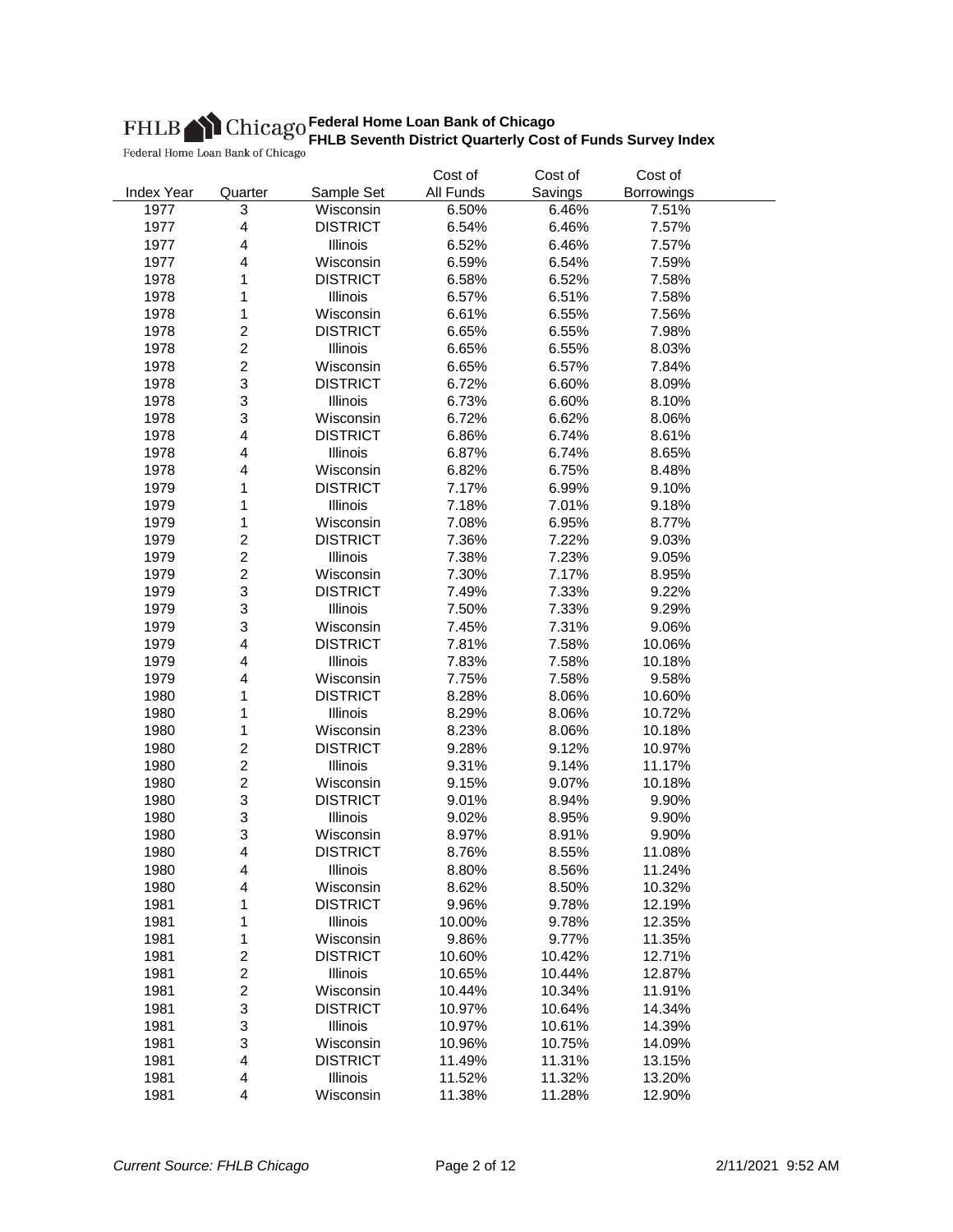|                   |                                           |                              | Cost of        | Cost of | Cost of    |  |
|-------------------|-------------------------------------------|------------------------------|----------------|---------|------------|--|
| <b>Index Year</b> | Quarter                                   | Sample Set                   | All Funds      | Savings | Borrowings |  |
| 1982              | 1                                         | <b>DISTRICT</b>              | 11.32%         | 11.10%  | 13.40%     |  |
| 1982              | 1                                         | Illinois                     | 11.33%         | 11.08%  | 13.50%     |  |
| 1982              | 1                                         | Wisconsin                    | 11.29%         | 11.18%  | 12.87%     |  |
| 1982              | $\overline{\mathbf{c}}$                   | <b>DISTRICT</b>              | 11.39%         | 11.13%  | 13.66%     |  |
| 1982              | $\overline{c}$                            | Illinois                     | 11.44%         | 11.13%  | 13.82%     |  |
| 1982              | $\overline{c}$                            | Wisconsin                    | 11.24%         | 11.13%  | 12.73%     |  |
| 1982              | 3                                         | <b>DISTRICT</b>              | 11.32%         | 11.11%  | 13.16%     |  |
| 1982              | 3                                         | Illinois                     | 11.34%         | 11.09%  | 13.20%     |  |
| 1982              | 3                                         | Wisconsin                    | 11.26%         | 11.15%  | 12.91%     |  |
| 1982              | 4                                         | <b>DISTRICT</b>              | 10.53%         | 10.42%  | 11.54%     |  |
| 1982              | $\overline{\mathbf{4}}$                   | Illinois                     | 10.50%         | 10.38%  | 11.41%     |  |
| 1982              | 4                                         | Wisconsin                    | 10.66%         | 10.54%  | 12.36%     |  |
| 1983              | 1                                         | <b>DISTRICT</b>              | 9.83%          | 9.69%   | 11.24%     |  |
| 1983              | 1                                         | Illinois                     | 9.85%          | 9.70%   | 11.15%     |  |
| 1983              | 1                                         | Wisconsin                    | 9.75%          | 9.65%   | 12.07%     |  |
| 1983              | $\overline{c}$                            | <b>DISTRICT</b>              | 9.46%          | 9.34%   | 10.85%     |  |
| 1983              | $\boldsymbol{2}$                          | Illinois                     | 9.49%          | 9.34%   | 10.90%     |  |
| 1983              | $\boldsymbol{2}$                          | Wisconsin                    | 9.34%          | 9.30%   | 10.42%     |  |
| 1983              | 3                                         | <b>DISTRICT</b>              | 9.56%          | 9.44%   | 10.85%     |  |
| 1983              | 3                                         | Illinois                     | 9.59%          | 9.46%   | 10.87%     |  |
| 1983              | 3                                         | Wisconsin                    | 9.42%          | 9.38%   | 10.66%     |  |
| 1983              | 4                                         | <b>DISTRICT</b>              | 9.70%          | 9.61%   | 10.78%     |  |
| 1983              | 4                                         | Illinois                     | 9.75%          | 9.65%   | 10.79%     |  |
| 1983              | 4                                         | Wisconsin                    | 9.54%          | 9.50%   | 10.73%     |  |
| 1984              | 1                                         | <b>DISTRICT</b>              | 9.63%          | 9.54%   | 10.84%     |  |
| 1984              | 1                                         | Illinois                     | 9.66%          | 9.56%   | 10.84%     |  |
| 1984              | 1                                         | Wisconsin                    | 9.52%          | 9.47%   | 10.81%     |  |
| 1984              | $\overline{c}$                            | <b>DISTRICT</b>              | 9.56%          | 9.42%   | 11.20%     |  |
| 1984              | $\overline{c}$                            | Illinois                     | 9.58%          | 9.43%   | 11.19%     |  |
| 1984              | $\boldsymbol{2}$                          | Wisconsin                    | 9.48%          | 9.40%   | 11.35%     |  |
| 1984              | 3                                         | <b>DISTRICT</b>              | 9.78%          | 9.57%   | 12.09%     |  |
| 1984              | 3                                         | Illinois                     | 9.81%          | 9.58%   | 12.06%     |  |
| 1984              | 3                                         | Wisconsin                    | 9.66%          | 9.54%   | 12.28%     |  |
| 1984              | 4                                         | <b>DISTRICT</b>              | 9.83%          | 9.72%   | 11.17%     |  |
| 1984              | $\overline{\mathbf{4}}$                   | Illinois                     | 9.87%          | 9.74%   | 11.18%     |  |
| 1984              | $\overline{\mathbf{4}}$                   | Wisconsin                    | 9.69%          | 9.64%   | 11.04%     |  |
| 1985              | 1                                         | <b>DISTRICT</b>              |                | 9.27%   | 10.69%     |  |
| 1985              | 1                                         | Illinois                     | 9.37%          | 9.25%   | 10.60%     |  |
|                   |                                           |                              | 9.36%          |         |            |  |
| 1985              | 1                                         | Wisconsin<br><b>DISTRICT</b> | 9.44%          | 9.36%   | 11.28%     |  |
| 1985              | $\overline{\mathbf{c}}$<br>$\overline{c}$ |                              | 8.98%<br>8.96% | 8.88%   | 10.39%     |  |
| 1985              |                                           | Illinois                     |                | 8.86%   | 10.22%     |  |
| 1985              | $\overline{c}$                            | Wisconsin                    | 9.05%          | 8.95%   | 11.43%     |  |
| 1985              | 3                                         | <b>DISTRICT</b>              | 8.64%          | 8.54%   | 10.28%     |  |
| 1985              | 3                                         | Illinois                     | 8.63%          | 8.53%   | 10.18%     |  |
| 1985              | 3                                         | Wisconsin                    | 8.66%          | 8.58%   | 10.78%     |  |
| 1985              | 4                                         | <b>DISTRICT</b>              | 8.38%          | 8.26%   | 10.19%     |  |
| 1985              | 4                                         | Illinois                     | 8.37%          | 8.26%   | 10.04%     |  |
| 1985              | 4                                         | Wisconsin                    | 8.39%          | 8.29%   | 11.32%     |  |
| 1986              | 1                                         | <b>DISTRICT</b>              | 8.20%          | 8.11%   | 9.70%      |  |
| 1986              | 1                                         | Illinois                     | 8.19%          | 8.10%   | 9.58%      |  |
| 1986              | 1                                         | Wisconsin                    | 8.26%          | 8.17%   | 10.52%     |  |
| 1986              | $\overline{c}$                            | <b>DISTRICT</b>              | 7.79%          | 7.71%   | 9.13%      |  |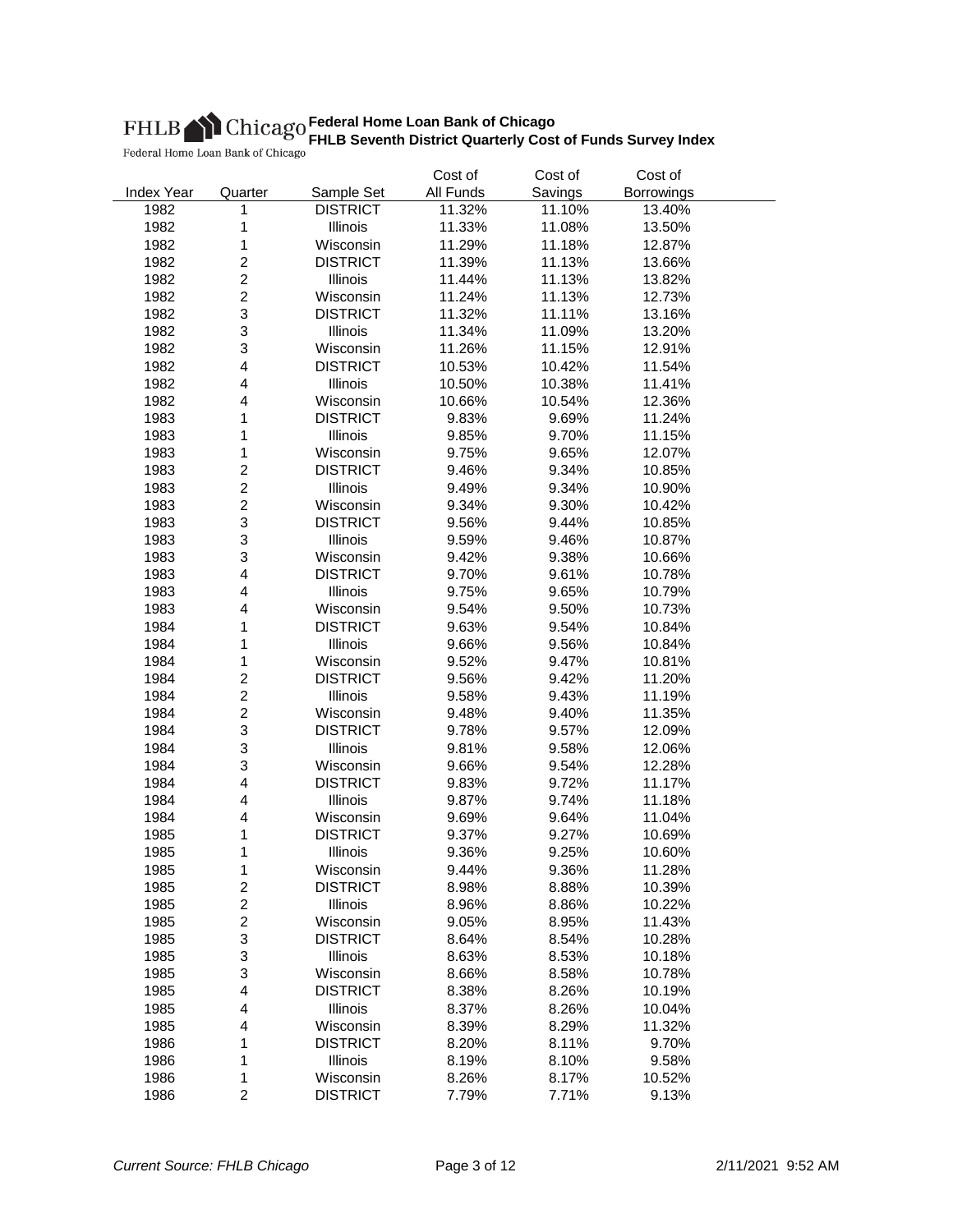|                   |                         |                 | Cost of   | Cost of | Cost of    |  |
|-------------------|-------------------------|-----------------|-----------|---------|------------|--|
| <b>Index Year</b> | Quarter                 | Sample Set      | All Funds | Savings | Borrowings |  |
| 1986              | $\overline{c}$          | Illinois        | 7.77%     | 7.67%   | 9.08%      |  |
| 1986              | $\overline{c}$          | Wisconsin       | 7.90%     | 7.84%   | 9.47%      |  |
| 1986              | 3                       | <b>DISTRICT</b> | 7.49%     | 7.41%   | 8.77%      |  |
| 1986              | 3                       | Illinois        | 7.42%     | 7.36%   | 8.68%      |  |
| 1986              | 3                       | Wisconsin       | 7.65%     | 7.57%   | 9.28%      |  |
| 1986              | $\overline{\mathbf{4}}$ | <b>DISTRICT</b> | 7.28%     | 7.18%   | 8.19%      |  |
| 1986              | 4                       | Illinois        | 7.29%     | 7.18%   | 8.75%      |  |
| 1986              | 4                       | Wisconsin       | 7.30%     | 7.21%   | 9.34%      |  |
| 1987              | 1                       | <b>DISTRICT</b> | 6.92%     | 6.84%   | 8.22%      |  |
| 1987              | 1                       | Illinois        | 6.88%     | 6.81%   | 8.01%      |  |
| 1987              | 1                       | Wisconsin       | 7.07%     | 6.97%   | 9.40%      |  |
| 1987              | $\overline{\mathbf{c}}$ | <b>DISTRICT</b> | 6.73%     | 6.66%   | 7.69%      |  |
| 1987              | $\overline{c}$          | Illinois        | 6.71%     | 6.63%   | 7.62%      |  |
| 1987              | $\overline{c}$          | Wisconsin       | 6.82%     | 6.76%   | 8.12%      |  |
| 1987              | 3                       | <b>DISTRICT</b> | 6.74%     | 6.67%   | 7.62%      |  |
| 1987              | 3                       | Illinois        | 6.73%     | 6.66%   | 7.54%      |  |
| 1987              | 3                       | Wisconsin       | 6.77%     | 6.70%   | 8.24%      |  |
| 1987              | 4                       | <b>DISTRICT</b> | 6.81%     | 6.69%   | 7.92%      |  |
| 1987              | 4                       | Illinois        | 6.81%     | 6.68%   | 7.86%      |  |
| 1987              | 4                       | Wisconsin       | 6.82%     | 6.73%   | 8.33%      |  |
| 1988              | 1                       | <b>DISTRICT</b> | 6.89%     | 6.78%   | 7.98%      |  |
| 1988              | 1                       | Illinois        | 6.88%     | 6.77%   | 7.91%      |  |
| 1988              | 1                       | Wisconsin       | 6.95%     | 6.86%   | 8.51%      |  |
| 1988              | $\overline{c}$          | <b>DISTRICT</b> | 6.88%     | 6.77%   | 7.86%      |  |
| 1988              | $\overline{c}$          | Illinois        | 6.87%     | 6.75%   | 7.82%      |  |
| 1988              | $\overline{\mathbf{c}}$ | Wisconsin       | 6.92%     | 6.85%   | 8.20%      |  |
| 1988              | 3                       | <b>DISTRICT</b> |           | 6.80%   |            |  |
|                   | 3                       |                 | 6.94%     |         | 8.16%      |  |
| 1988              | 3                       | Illinois        | 6.92%     | 6.77%   | 8.11%      |  |
| 1988              |                         | Wisconsin       | 7.00%     | 6.91%   | 8.67%      |  |
| 1988              | 4                       | <b>DISTRICT</b> | 7.12%     | 6.94%   | 8.57%      |  |
| 1988              | 4                       | Illinois        | 7.13%     | 6.93%   | 8.55%      |  |
| 1988              | 4                       | Wisconsin       | 7.09%     | 7.00%   | 8.77%      |  |
| 1989              | 1                       | <b>DISTRICT</b> | 7.34%     | 7.11%   | 9.20%      |  |
| 1989              | 1                       | Illinois        | 7.33%     | 7.07%   | 9.18%      |  |
| 1989              | 1                       | Wisconsin       | 7.38%     | 7.25%   | 9.39%      |  |
| 1989              | $\overline{c}$          | <b>DISTRICT</b> | 7.64%     | 7.41%   | 9.33%      |  |
| 1989              | $\overline{c}$          | Illinois        | 7.64%     | 7.37%   | 9.32%      |  |
| 1989              | $\overline{2}$          | Wisconsin       | 7.64%     | 7.52%   | 9.36%      |  |
| 1989              | 3                       | <b>DISTRICT</b> | 7.71%     | 7.55%   | 8.96%      |  |
| 1989              | 3                       | Illinois        | 7.71%     | 7.53%   | 8.95%      |  |
| 1989              | 3                       | Wisconsin       | 7.71%     | 7.63%   | 9.00%      |  |
| 1989              | $\overline{\mathbf{4}}$ | <b>DISTRICT</b> | 7.64%     | 7.52%   | 8.60%      |  |
| 1989              | 4                       | <b>Illinois</b> | 7.64%     | 7.50%   | 8.58%      |  |
| 1989              | 4                       | Wisconsin       | 7.64%     | 7.58%   | 8.72%      |  |
| 1990              | 1                       | <b>DISTRICT</b> | 7.52%     | 7.41%   | 8.56%      |  |
| 1990              | 1                       | Illinois        | 7.50%     | 7.37%   | 8.54%      |  |
| 1990              | 1                       | Wisconsin       | 7.59%     | 7.53%   | 8.77%      |  |
| 1990              | $\overline{\mathbf{c}}$ | <b>DISTRICT</b> | 7.43%     | 7.31%   | 8.58%      |  |
| 1990              | $\overline{c}$          | Illinois        | 7.41%     | 7.28%   | 8.57%      |  |
| 1990              | $\overline{c}$          | Wisconsin       | 7.47%     | 7.42%   | 8.67%      |  |
| 1990              | 3                       | <b>DISTRICT</b> | 7.32%     | 7.22%   | 8.34%      |  |
| 1990              | 3                       | Illinois        | 7.30%     | 7.18%   | 8.31%      |  |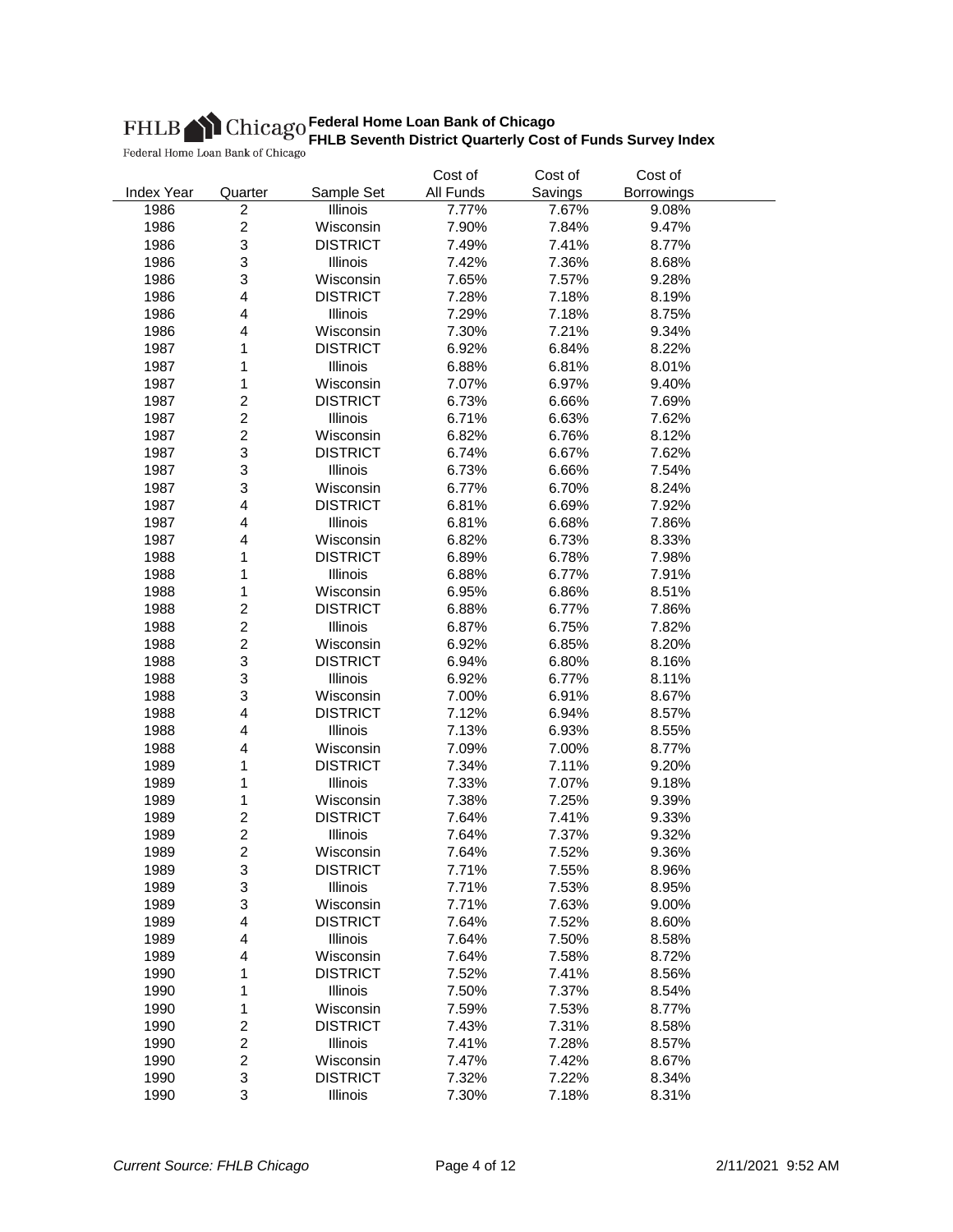|                   |                         |                 | Cost of   | Cost of | Cost of    |  |
|-------------------|-------------------------|-----------------|-----------|---------|------------|--|
| <b>Index Year</b> | Quarter                 | Sample Set      | All Funds | Savings | Borrowings |  |
| 1990              | 3                       | Wisconsin       | 7.39%     | 7.34%   | 8.59%      |  |
| 1990              | 4                       | <b>DISTRICT</b> | 7.28%     | 7.19%   | 8.29%      |  |
| 1990              | 4                       | Illinois        | 7.25%     | 7.14%   | 8.25%      |  |
| 1990              | 4                       | Wisconsin       | 7.36%     | 7.32%   | 8.63%      |  |
| 1991              | 1                       | <b>DISTRICT</b> | 7.11%     | 7.04%   | 7.93%      |  |
| 1991              | 1                       | Illinois        | 7.07%     | 6.98%   | 7.89%      |  |
| 1991              | 1                       | Wisconsin       | 7.24%     | 7.20%   | 8.26%      |  |
| 1991              | $\overline{c}$          | <b>DISTRICT</b> | 6.84%     | 6.80%   | 7.27%      |  |
| 1991              | $\overline{c}$          | Illinois        | 6.81%     | 6.77%   | 7.19%      |  |
| 1991              | $\overline{c}$          | Wisconsin       | 6.91%     | 6.88%   | 7.91%      |  |
| 1991              | 3                       | <b>DISTRICT</b> | 6.53%     | 6.48%   | 7.23%      |  |
| 1991              | 3                       | Illinois        | 6.49%     | 6.43%   | 7.15%      |  |
| 1991              | 3                       | Wisconsin       | 6.64%     | 6.60%   | 7.95%      |  |
| 1991              | 4                       | <b>DISTRICT</b> | 6.24%     | 6.20%   | 6.80%      |  |
| 1991              | 4                       | Illinois        | 6.18%     | 6.15%   | 6.65%      |  |
| 1991              | 4                       | Wisconsin       | 6.35%     | 6.32%   | 7.82%      |  |
| 1992              | 1                       | <b>DISTRICT</b> | 5.73%     | 5.68%   | 7.00%      |  |
| 1992              | 1                       | <b>Illinois</b> | 5.69%     | 5.62%   | 7.09%      |  |
| 1992              | 1                       | Wisconsin       | 5.84%     | 5.81%   | 6.73%      |  |
| 1992              | $\overline{c}$          | <b>DISTRICT</b> | 5.28%     | 5.21%   | 6.67%      |  |
| 1992              | $\overline{c}$          | Illinois        | 5.19%     | 5.12%   | 6.74%      |  |
| 1992              | $\overline{c}$          | Wisconsin       | 5.47%     | 5.44%   | 6.46%      |  |
| 1992              | 3                       | <b>DISTRICT</b> | 4.95%     | 4.88%   | 6.30%      |  |
| 1992              | 3                       | Illinois        | 4.89%     | 4.80%   | 6.51%      |  |
| 1992              | 3                       | Wisconsin       | 5.11%     | 5.08%   | 5.66%      |  |
| 1992              | 4                       | <b>DISTRICT</b> | 4.58%     | 4.52%   | 5.50%      |  |
| 1992              | 4                       | Illinois        | 4.52%     | 4.45%   | 5.69%      |  |
| 1992              | 4                       | Wisconsin       | 4.71%     | 4.68%   | 5.09%      |  |
| 1993              | 1                       | <b>DISTRICT</b> | 4.31%     | 4.27%   | 4.97%      |  |
| 1993              | 1                       | Illinois        | 4.24%     | 4.21%   | 4.71%      |  |
| 1993              | 1                       | Wisconsin       | 4.48%     | 4.41%   | 5.75%      |  |
| 1993              | $\overline{\mathbf{c}}$ | <b>DISTRICT</b> | 4.10%     | 4.05%   | 4.75%      |  |
| 1993              | $\overline{c}$          | Illinois        | 4.02%     | 3.97%   | 4.76%      |  |
| 1993              | $\overline{c}$          | Wisconsin       | 4.27%     | 4.24%   | 4.74%      |  |
| 1993              | 3                       | <b>DISTRICT</b> | 4.06%     | 4.02%   | 4.42%      |  |
| 1993              | 3                       | Illinois        | 4.03%     | 4.00%   | 4.26%      |  |
| 1993              | 3                       | Wisconsin       | 4.14%     | 4.08%   | 5.10%      |  |
| 1993              | 4                       | <b>DISTRICT</b> | 3.86%     | 3.81%   | 4.31%      |  |
| 1993              | 4                       | Illinois        | 3.82%     | 3.78%   | 4.18%      |  |
| 1993              | 4                       | Wisconsin       | 3.96%     | 3.90%   | 4.71%      |  |
| 1994              | 1                       | <b>DISTRICT</b> | 3.78%     | 3.72%   | 4.34%      |  |
| 1994              | 1                       | Illinois        | 3.68%     | 3.63%   | 4.21%      |  |
| 1994              | 1                       | Wisconsin       | 4.01%     | 3.94%   | 4.67%      |  |
| 1994              | $\overline{\mathbf{c}}$ | <b>DISTRICT</b> | 3.77%     | 3.66%   | 4.62%      |  |
| 1994              | $\overline{\mathbf{c}}$ | Illinois        | 3.76%     | 3.65%   | 4.57%      |  |
| 1994              | $\overline{\mathbf{c}}$ | Wisconsin       | 3.83%     | 3.70%   | 4.80%      |  |
| 1994              | 3                       | <b>DISTRICT</b> | 3.94%     | 3.77%   | 5.00%      |  |
| 1994              | 3                       | Illinois        | 3.89%     | 3.73%   | 4.99%      |  |
| 1994              | 3                       | Wisconsin       | 4.06%     | 3.90%   | 5.05%      |  |
| 1994              | $\overline{\mathbf{4}}$ | <b>DISTRICT</b> | 4.19%     | 4.01%   | 5.51%      |  |
| 1994              | 4                       | Illinois        | 4.15%     | 3.97%   | 5.52%      |  |
| 1994              | 4                       | Wisconsin       | 4.31%     | 4.13%   | 5.51%      |  |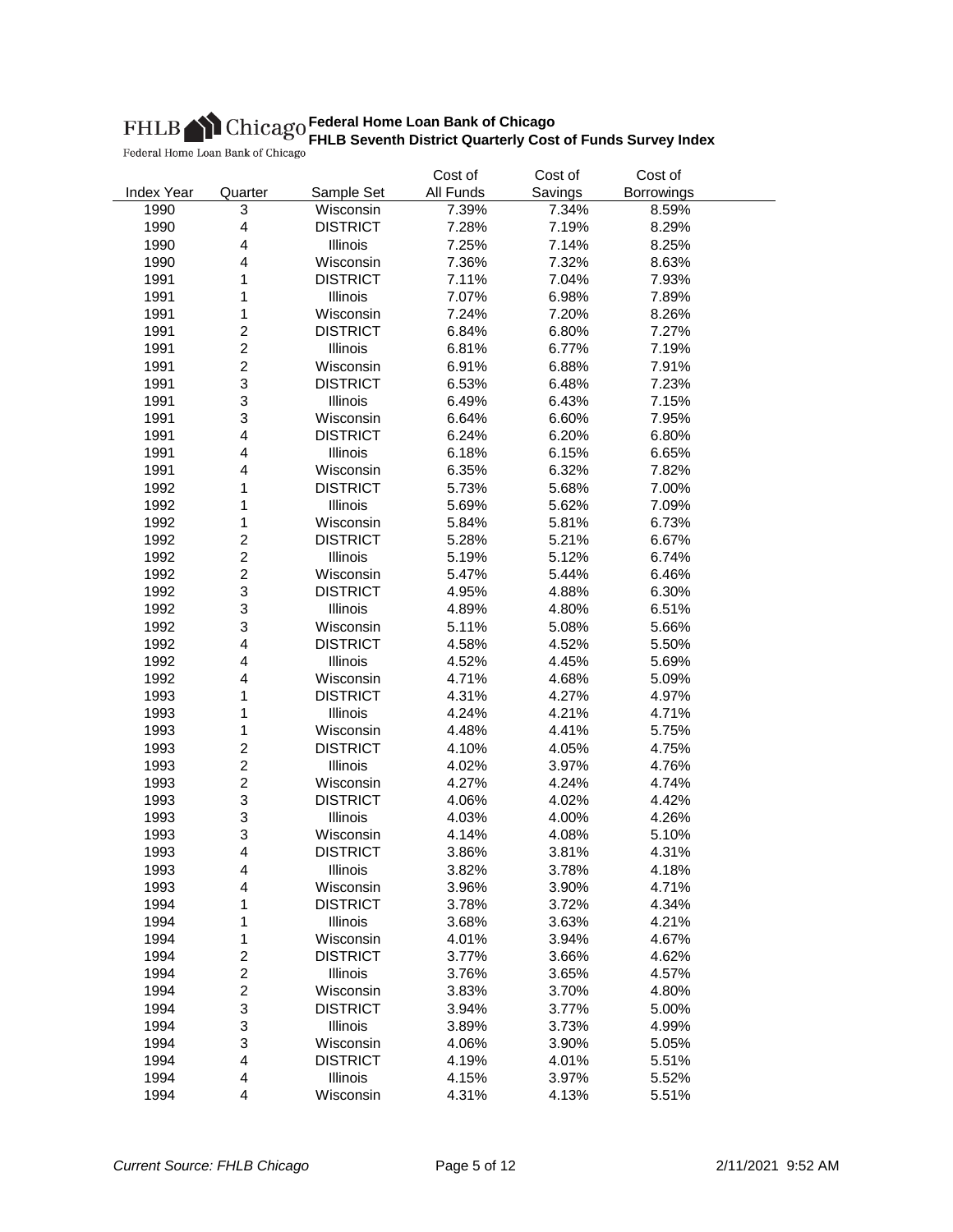|                   |                         |                       | Cost of        | Cost of | Cost of    |  |
|-------------------|-------------------------|-----------------------|----------------|---------|------------|--|
| <b>Index Year</b> | Quarter                 | Sample Set            | All Funds      | Savings | Borrowings |  |
| 1995              | 1                       | <b>DISTRICT</b>       | 4.51%          | 4.28%   | 6.07%      |  |
| 1995              | 1                       | Illinois              | 4.44%          | 4.23%   | 6.07%      |  |
| 1995              | 1                       | Wisconsin             | 4.66%          | 4.40%   | 6.07%      |  |
| 1995              | $\overline{\mathbf{c}}$ | <b>DISTRICT</b>       | 4.77%          | 4.57%   | 6.31%      |  |
| 1995              | $\overline{c}$          | Illinois              | 4.72%          | 4.52%   | 6.39%      |  |
| 1995              | $\overline{c}$          | Wisconsin             | 4.88%          | 4.66%   | 6.20%      |  |
| 1995              | 3                       | <b>DISTRICT</b>       | 4.92%          | 4.78%   | 6.26%      |  |
| 1995              | 3                       | Illinois              | 4.92%          | 4.79%   | 6.34%      |  |
| 1995              | 3                       | Wisconsin             | 4.91%          | 4.72%   | 6.11%      |  |
| 1995              | 4                       | <b>DISTRICT</b>       | 5.05%          | 4.93%   | 6.13%      |  |
| 1995              | 4                       | Illinois              | 5.09%          | 4.98%   | 6.14%      |  |
| 1995              | 4                       | Wisconsin             | 4.93%          | 4.75%   | 6.10%      |  |
| 1996              | 1                       | <b>DISTRICT</b>       | 4.91%          | 4.76%   | 5.84%      |  |
| 1996              | 1                       | Illinois              | 4.87%          | 4.74%   | 5.74%      |  |
| 1996              | 1                       | Wisconsin             | 4.98%          | 4.80%   | 6.04%      |  |
| 1996              | $\overline{c}$          | <b>DISTRICT</b>       | 4.76%          | 4.60%   | 5.75%      |  |
| 1996              | $\overline{c}$          | Illinois              | 4.75%          | 4.61%   | 5.65%      |  |
| 1996              | $\overline{c}$          | Wisconsin             | 4.77%          | 4.57%   | 5.95%      |  |
| 1996              | 3                       | <b>DISTRICT</b>       | 4.86%          | 4.67%   | 6.00%      |  |
| 1996              | 3                       | Illinois              | 4.87%          | 4.66%   | 6.12%      |  |
| 1996              | 3                       | Wisconsin             | 4.85%          | 4.68%   | 5.78%      |  |
| 1996              | 4                       | <b>DISTRICT</b>       | 4.83%          | 4.65%   | 5.76%      |  |
| 1996              | 4                       | Illinois              | 4.84%          | 4.67%   | 5.77%      |  |
| 1996              | 4                       | Wisconsin             | 4.80%          | 4.62%   | 5.72%      |  |
| 1997              | 1                       | <b>DISTRICT</b>       | 4.84%          | 4.68%   | 5.77%      |  |
| 1997              | 1                       | Illinois              | 4.82%          | 4.67%   | 5.77%      |  |
| 1997              | 1                       | Wisconsin             | 4.88%          | 4.70%   | 5.76%      |  |
| 1997              | $\overline{c}$          | <b>DISTRICT</b>       | 4.86%          | 4.69%   | 5.85%      |  |
| 1997              | $\overline{c}$          | Illinois              | 4.89%          | 4.75%   | 5.85%      |  |
| 1997              | $\overline{c}$          | Wisconsin             | 4.81%          | 4.59%   | 5.85%      |  |
| 1997              | 3                       | <b>DISTRICT</b>       | 4.89%          | 4.73%   | 5.83%      |  |
| 1997              | 3                       | Illinois              | 4.91%          | 4.78%   | 5.79%      |  |
| 1997              | 3                       | Wisconsin             | 4.86%          | 4.63%   | 5.88%      |  |
| 1997              | 4                       | <b>DISTRICT</b>       | 4.94%          | 4.78%   | 5.93%      |  |
| 1997              | 4                       | <b>Illinois</b>       | 4.91%          | 4.77%   | 5.90%      |  |
| 1997              | $\overline{\mathbf{4}}$ | Wisconsin             | 5.02%          | 4.81%   | 5.98%      |  |
| 1998              | 1                       | <b>DISTRICT</b>       | 4.88%          | 4.72%   | 5.87%      |  |
| 1998              | 1                       | Illinois              | 4.88%          | 4.73%   | 5.90%      |  |
| 1998              | 1                       | Wisconsin             | 4.87%          | 4.69%   | 5.83%      |  |
| 1998              | $\overline{\mathbf{c}}$ | <b>DISTRICT</b>       | 4.90%          | 4.80%   | 5.64%      |  |
| 1998              | $\overline{c}$          | Illinois              | 4.91%          | 4.84%   | 5.62%      |  |
| 1998              | $\overline{c}$          | Wisconsin             | 4.86%          | 4.70%   | 5.67%      |  |
| 1998              | 3                       | <b>DISTRICT</b>       | 4.85%          | 4.74%   | 5.60%      |  |
| 1998              | 3                       | <b>Illinois</b>       | 4.86%          | 4.77%   | 5.72%      |  |
| 1998              | 3                       | Wisconsin             |                |         |            |  |
| 1998              | 4                       | <b>DISTRICT</b>       | 4.82%<br>4.72% | 4.67%   | 5.49%      |  |
|                   |                         |                       |                | 4.51%   | 5.56%      |  |
| 1998<br>1998      | 4<br>4                  | Illinois<br>Wisconsin | 4.75%<br>4.63% | 4.52%   | 5.62%      |  |
|                   |                         | <b>DISTRICT</b>       |                | 4.45%   | 5.37%      |  |
| 1999              | 1                       |                       | 4.56%          | 4.36%   | 5.19%      |  |
| 1999              | 1                       | Illinois              | 4.59%          | 4.38%   | 5.19%      |  |
| 1999              | 1<br>$\overline{2}$     | Wisconsin             | 4.50%          | 4.32%   | 5.17%      |  |
| 1999              |                         | <b>DISTRICT</b>       | 4.51%          | 4.29%   | 5.11%      |  |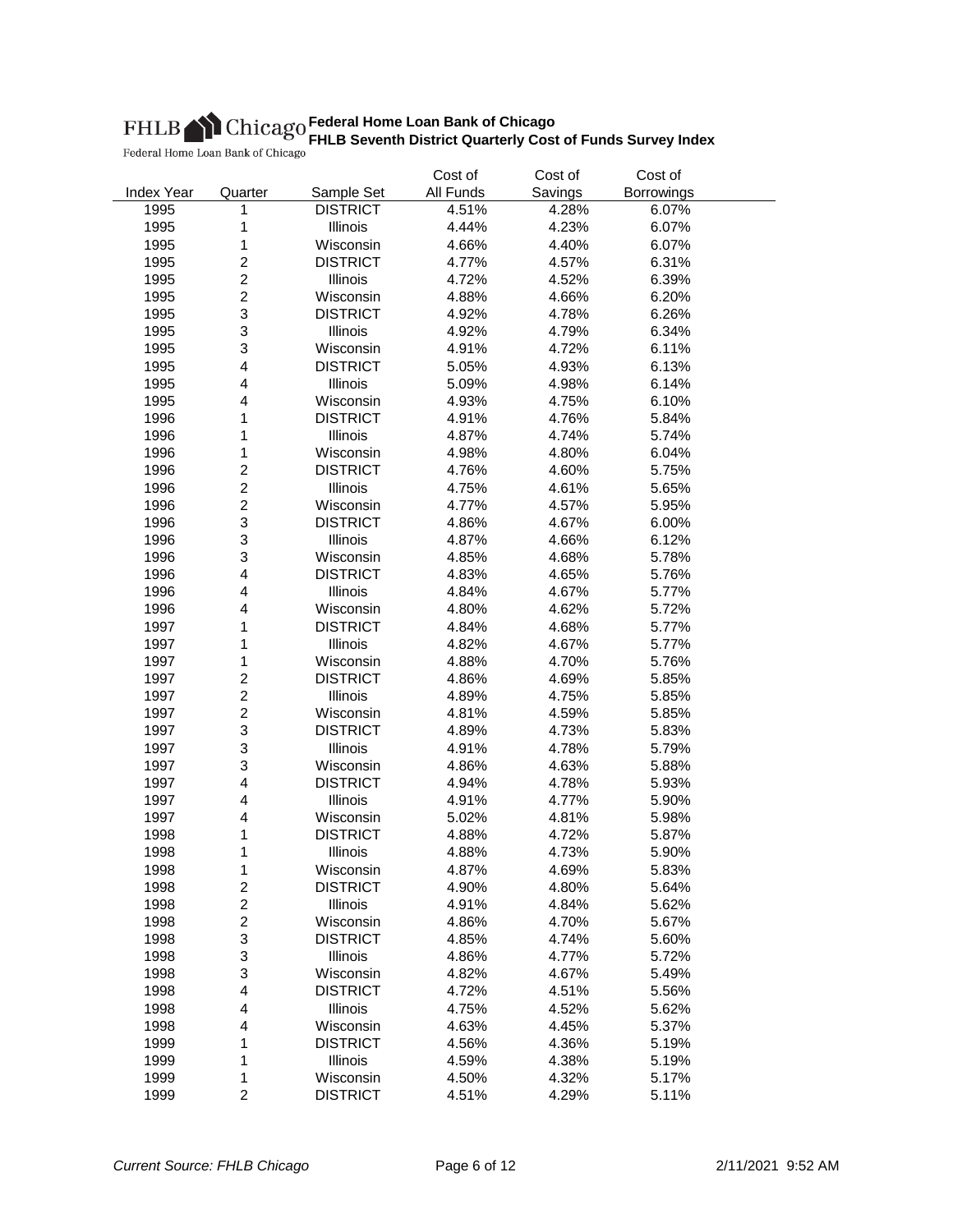|                   |                                           |                              | Cost of        | Cost of        | Cost of           |  |
|-------------------|-------------------------------------------|------------------------------|----------------|----------------|-------------------|--|
| <b>Index Year</b> | Quarter                                   | Sample Set                   | All Funds      | Savings        | <b>Borrowings</b> |  |
| 1999              | $\overline{c}$                            | Illinois                     | 4.56%          | 4.33%          | 5.10%             |  |
| 1999              | $\overline{c}$                            | Wisconsin                    | 4.39%          | 4.19%          | 5.15%             |  |
| 1999              | 3                                         | <b>DISTRICT</b>              | 4.61%          | 4.36%          | 5.31%             |  |
| 1999              | 3                                         | Illinois                     | 4.68%          | 4.43%          | 5.32%             |  |
| 1999              | 3                                         | Wisconsin                    | 4.44%          | 4.21%          | 5.28%             |  |
| 1999              | 4                                         | <b>DISTRICT</b>              | 4.75%          | 4.49%          | 5.54%             |  |
| 1999              | 4                                         | Illinois                     | 4.84%          | 4.59%          | 5.53%             |  |
| 1999              | 4                                         | Wisconsin                    | 4.54%          | 4.27%          | 5.58%             |  |
| 2000              | 1                                         | <b>DISTRICT</b>              | 4.69%          | 4.40%          | 5.84%             |  |
| 2000              | 1                                         | Illinois                     | 4.74%          | 4.56%          | 5.75%             |  |
| 2000              | 1                                         | Wisconsin                    | 4.68%          | 4.41%          | 5.80%             |  |
| 2000              | $\overline{\mathbf{c}}$                   | <b>DISTRICT</b>              | 5.30%          | 4.95%          | 6.37%             |  |
| 2000              | $\overline{c}$                            | Illinois                     | 5.50%          | 5.18%          | 6.48%             |  |
| 2000              | $\overline{c}$                            | Wisconsin                    | 4.83%          | 4.43%          | 6.09%             |  |
| 2000              | 3                                         | <b>DISTRICT</b>              | 5.24%          | 4.88%          | 6.43%             |  |
| 2000              | 3                                         | Illinois                     | 5.12%          | 4.80%          | 6.50%             |  |
| 2000              | 3                                         | Wisconsin                    | 5.33%          | 4.98%          | 6.37%             |  |
| 2000              | 4                                         | <b>DISTRICT</b>              | 5.35%          | 5.04%          | 6.35%             |  |
| 2000              | 4                                         | Illinois                     | 5.26%          | 5.98%          | 6.33%             |  |
| 2000              | 4                                         | Wisconsin                    | 5.45%          | 5.15%          | 6.37%             |  |
| 2001              | 1                                         | <b>DISTRICT</b>              | 5.31%          | 5.10%          | 6.12%             |  |
| 2001              | 1                                         | Illinois                     | 5.26%          | 5.11%          | 6.08%             |  |
| 2001              | 1                                         | Wisconsin                    | 5.35%          | 5.09%          | 6.14%             |  |
| 2001              | $\overline{c}$                            | <b>DISTRICT</b>              | 4.91%          | 4.69%          | 5.74%             |  |
| 2001              | $\overline{c}$                            | <b>Illinois</b>              | 4.97%          | 4.75%          | 5.90%             |  |
| 2001              | $\overline{c}$                            | Wisconsin                    | 4.80%          | 4.58%          | 5.55%             |  |
| 2001              | 3                                         | <b>DISTRICT</b>              | 4.52%          | 4.29%          | 5.51%             |  |
| 2001              | 3                                         | Illinois                     | 4.56%          | 4.33%          | 5.64%             |  |
| 2001              | 3                                         | Wisconsin                    | 4.45%          | 4.23%          | 5.34%             |  |
| 2001              | 4                                         | <b>DISTRICT</b>              | 3.95%          | 3.68%          | 5.21%             |  |
| 2001              | 4                                         | Illinois                     | 4.02%          | 3.72%          | 5.48%             |  |
| 2001              | 4                                         | Wisconsin                    | 3.88%          | 3.64%          | 4.94%             |  |
| 2002              | 1                                         | <b>DISTRICT</b>              | 3.62%          | 3.32%          | 5.12%             |  |
| 2002              | 1                                         | Illinois                     | 3.62%          | 3.26%          | 5.48%             |  |
| 2002              | 1                                         | Wisconsin                    | 3.61%          | 3.38%          | 4.75%             |  |
| 2002              | $\overline{c}$                            | <b>DISTRICT</b>              | 3.81%          | 3.61%          | 4.76%             |  |
| 2002              | $\overline{c}$                            | Illinois                     | 4.16%          | 4.02%          | 4.79%             |  |
| 2002              | $\overline{c}$                            | Wisconsin                    | 3.24%          | 2.95%          | 4.72%             |  |
| 2002              | 3                                         | <b>DISTRICT</b>              | 3.14%          | 2.84%          | 4.72%             |  |
| 2002              | 3                                         | Illinois                     | 3.22%          | 2.91%          | 4.93%             |  |
|                   | 3                                         | Wisconsin                    | 3.04%          |                |                   |  |
| 2002<br>2002      | 4                                         | <b>DISTRICT</b>              |                | 2.75%          | 4.47%             |  |
| 2002              | 4                                         | Illinois                     | 2.94%          | 2.65%<br>2.74% | 4.56%<br>4.75%    |  |
| 2002              | 4                                         | Wisconsin                    | 3.04%<br>2.79% | 2.53%          | 4.26%             |  |
|                   |                                           |                              |                |                |                   |  |
| 2003<br>2003      | 1                                         | <b>DISTRICT</b><br>Illinois  | 2.70%<br>2.72% | 2.33%          | 4.68%<br>4.89%    |  |
|                   | 1                                         |                              |                | 2.31%<br>2.35% |                   |  |
| 2003              | 1                                         | Wisconsin<br><b>DISTRICT</b> | 2.66%          |                | 4.38%             |  |
| 2003              | $\overline{\mathbf{c}}$<br>$\overline{c}$ |                              | 2.61%          | 2.30%          | 4.38%             |  |
| 2003              | $\overline{c}$                            | Illinois                     | 2.55%          | 2.27%          | 4.20%             |  |
| 2003              |                                           | Wisconsin                    | 2.70%          | 2.35%          | 4.63%             |  |
| 2003              | 3<br>3                                    | <b>DISTRICT</b>              | 2.32%          | 1.96%          | 4.30%             |  |
| 2003              |                                           | Illinois                     | 2.25%          | 1.84%          | 4.53%             |  |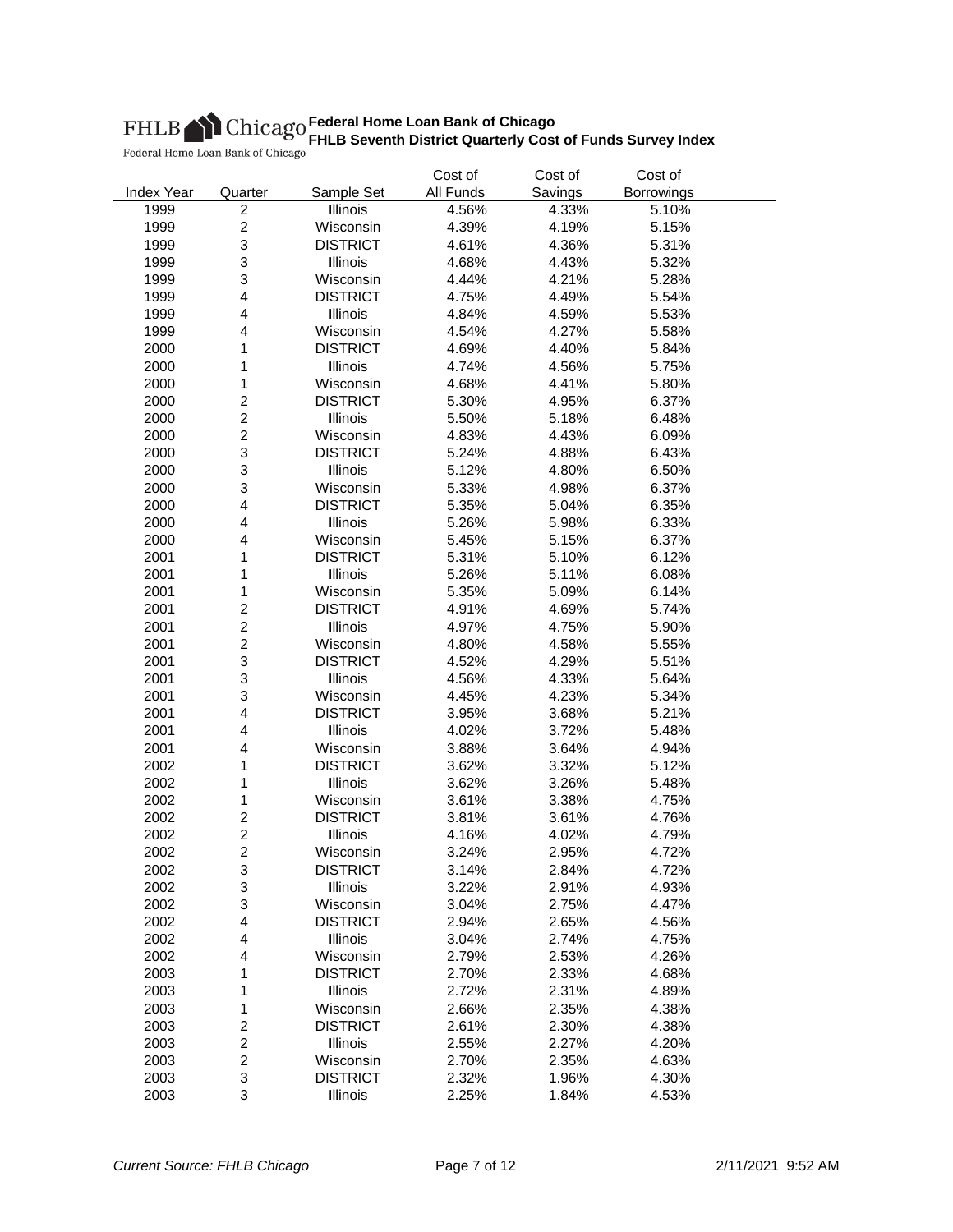|                   |                         |                              | Cost of        | Cost of        | Cost of        |  |
|-------------------|-------------------------|------------------------------|----------------|----------------|----------------|--|
| <b>Index Year</b> | Quarter                 | Sample Set                   | All Funds      | Savings        | Borrowings     |  |
| 2003              | 3                       | Wisconsin                    | 2.40%          | 2.09%          | 4.05%          |  |
| 2003              | $\overline{\mathbf{4}}$ | <b>DISTRICT</b>              | 2.26%          | 2.03%          | 3.41%          |  |
| 2003              | $\overline{\mathbf{4}}$ | Illinois                     | 2.24%          | 2.01%          | 3.25%          |  |
| 2003              | 4                       | Wisconsin                    | 2.29%          | 2.06%          | 3.84%          |  |
| 2004              | 1                       | <b>DISTRICT</b>              | 2.19%          | 1.94%          | 3.40%          |  |
| 2004              | 1                       | Illinois                     | 2.23%          | 2.20%          | 2.38%          |  |
| 2004              | $\mathbf 1$             | Wisconsin                    | 2.15%          | 1.71%          | 4.04%          |  |
| 2004              | $\overline{c}$          | <b>DISTRICT</b>              | 2.10%          | 1.90%          | 3.01%          |  |
| 2004              | $\overline{c}$          | Illinois                     | 2.10%          | 1.92%          | 2.87%          |  |
| 2004              | $\overline{c}$          | Wisconsin                    | 2.10%          | 1.88%          | 3.38%          |  |
| 2004              | 3                       | <b>DISTRICT</b>              | 2.21%          | 1.96%          | 3.37%          |  |
| 2004              | 3                       | Illinois                     | 2.23%          | 1.98%          | 3.26%          |  |
| 2004              | 3                       | Wisconsin                    | 2.18%          | 1.91%          | 3.64%          |  |
| 2004              | $\overline{\mathbf{4}}$ | <b>DISTRICT</b>              | 2.27%          | 2.04%          | 3.34%          |  |
| 2004              | $\overline{\mathbf{4}}$ | Illinois                     | 2.32%          | 2.07%          | 3.38%          |  |
| 2004              | 4                       | Wisconsin                    | 2.18%          | 1.99%          | 3.21%          |  |
| 2005              | 1                       | <b>DISTRICT</b>              | 2.42%          | 2.18%          | 3.43%          |  |
| 2005              | 1                       | Illinois                     | 2.46%          | 2.18%          | 3.51%          |  |
| 2005              | 1                       | Wisconsin                    | 2.35%          | 2.17%          | 3.24%          |  |
| 2005              | $\overline{c}$          | <b>DISTRICT</b>              | 2.62%          | 2.32%          | 3.94%          |  |
| 2005              | $\overline{c}$          | Illinois                     | 2.68%          | 2.32%          | 4.19%          |  |
| 2005              | $\overline{c}$          | Wisconsin                    | 2.51%          | 2.31%          | 3.38%          |  |
| 2005              | 3                       | <b>DISTRICT</b>              | 2.73%          | 2.53%          | 3.64%          |  |
| 2005              | 3                       | Illinois                     | 2.73%          | 3.36%          | 5.03%          |  |
| 2005              | 3                       | Wisconsin                    | 2.73%          | 2.57%          | 3.51%          |  |
| 2005              | $\overline{\mathbf{4}}$ | <b>DISTRICT</b>              | 2.99%          | 2.78%          | 3.86%          |  |
| 2005              | 4                       | Illinois                     | 3.01%          | 2.78%          | 3.91%          |  |
| 2005              | 4                       | Wisconsin                    | 2.94%          | 2.78%          | 3.76%          |  |
| 2006              | 1                       | <b>DISTRICT</b>              | 3.06%          | 2.78%          | 4.22%          |  |
|                   |                         | <b>Illinois</b>              |                |                |                |  |
| 2006<br>2006      | 1<br>1                  | Wisconsin                    | 2.95%<br>3.21% | 2.60%<br>3.03% | 4.35%<br>4.02% |  |
| 2006              | $\overline{c}$          | <b>DISTRICT</b>              | 3.29%          | 3.12%          | 4.24%          |  |
|                   | $\overline{c}$          |                              |                |                |                |  |
| 2006              |                         | Illinois                     | 3.24%          | 3.08%          | 4.29%          |  |
| 2006              | $\overline{c}$          | Wisconsin<br><b>DISTRICT</b> | 3.43%          | 3.27%          | 4.15%          |  |
| 2006              | 3                       |                              | 3.63%          | 3.45%          | 4.40%          |  |
| 2006              | 3                       | Illinois                     | 3.61%          | 3.41%          | 4.45%          |  |
| 2006              | 3<br>4                  | Wisconsin                    | 3.66%          | 3.54%          | 4.29%          |  |
| 2006              |                         | <b>DISTRICT</b>              | 3.86%          | 3.71%          | 4.52%<br>4.49% |  |
| 2006              | 4                       | Illinois                     | 3.87%          | 3.72%          |                |  |
| 2006              | 4                       | Wisconsin                    | 3.84%          | 3.68%          | 4.59%          |  |
| 2007              | 1                       | <b>DISTRICT</b>              | 3.96%          | 3.81%          | 4.68%          |  |
| 2007              | 1                       | Illinois                     | 3.98%          | 3.85%          | 4.63%          |  |
| 2007              | 1                       | Wisconsin                    | 3.94%          | 3.80%          | 4.61%          |  |
| 2007              | $\overline{c}$          | <b>DISTRICT</b>              | 3.97%          | 3.84%          | 4.63%          |  |
| 2007              | $\overline{c}$          | Illinois                     | 3.99%          | 3.86%          | 4.66%          |  |
| 2007              | $\overline{c}$          | Wisconsin                    | 3.92%          | 3.78%          | 4.59%          |  |
| 2007              | 3                       | <b>DISTRICT</b>              | 4.16%          | 4.04%          | 4.73%          |  |
| 2007              | 3                       | Illinois                     | 4.28%          | 4.18%          | 4.81%          |  |
| 2007              | 3                       | Wisconsin                    | 4.00%          | 3.85%          | 4.65%          |  |
| 2007              | $\overline{\mathbf{4}}$ | <b>DISTRICT</b>              | 3.99%          | 3.89%          | 4.57%          |  |
| 2007              | 4                       | Illinois                     | 4.06%          | 3.95%          | 4.67%          |  |
| 2007              | 4                       | Wisconsin                    | 3.90%          | 3.78%          | 4.43%          |  |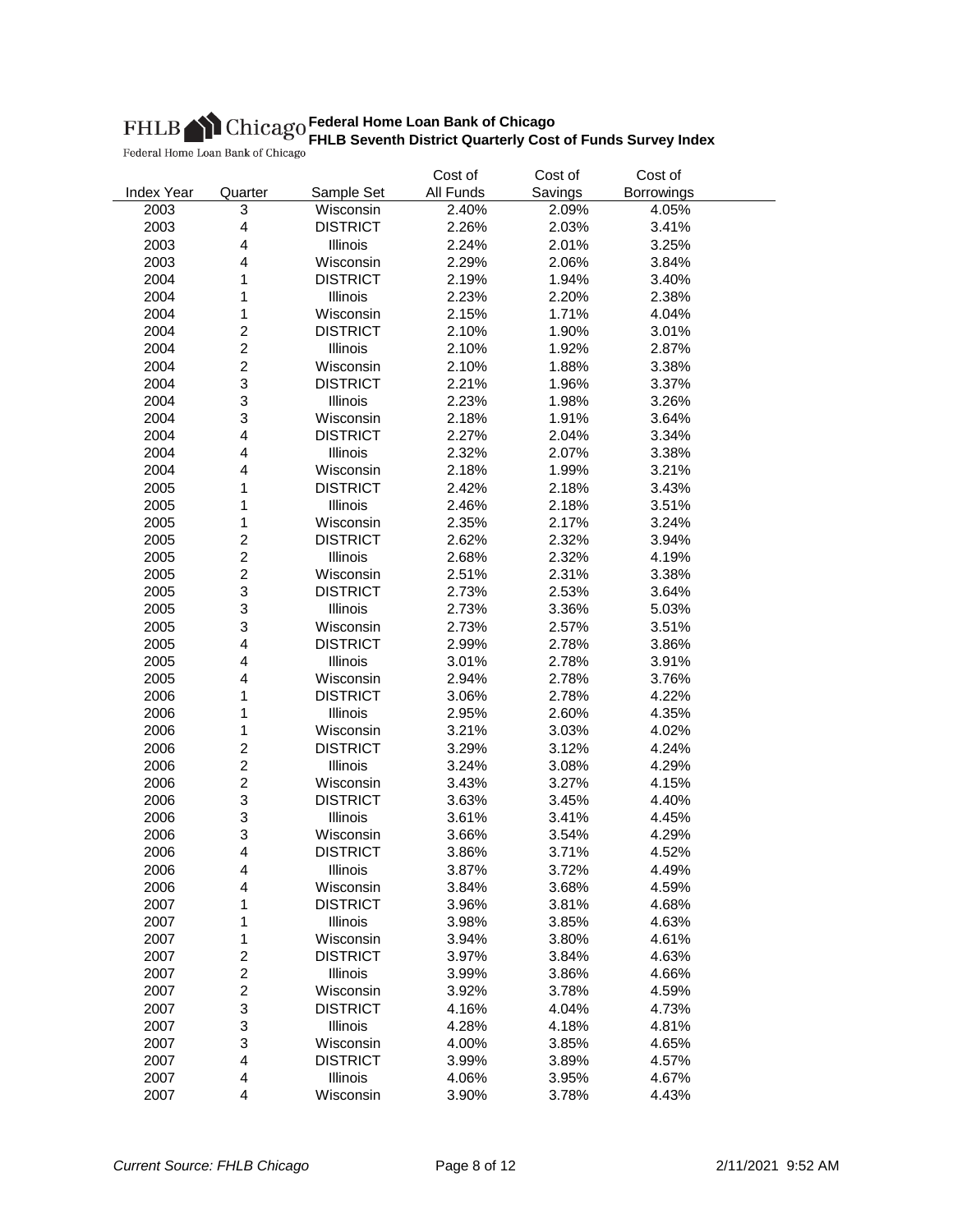|                   |                         |                 | Cost of   | Cost of        | Cost of    |  |
|-------------------|-------------------------|-----------------|-----------|----------------|------------|--|
| <b>Index Year</b> | Quarter                 | Sample Set      | All Funds | Savings        | Borrowings |  |
| 2008              | 1                       | <b>DISTRICT</b> | 3.54%     | 3.42%          | 4.19%      |  |
| 2008              | 1                       | Illinois        | 3.27%     | 3.17%          | 4.46%      |  |
| 2008              | $\mathbf 1$             | Wisconsin       | 3.70%     | 3.59%          | 4.13%      |  |
| 2008              | $\boldsymbol{2}$        | <b>DISTRICT</b> | 3.50%     | 3.35%          | 4.07%      |  |
| 2008              | $\boldsymbol{2}$        | Illinois        | 3.65%     | 3.51%          | 4.15%      |  |
| 2008              | $\overline{c}$          | Wisconsin       | 3.28%     | 3.11%          | 3.94%      |  |
| 2008              | 3                       | <b>DISTRICT</b> | 3.42%     | 3.23%          | 4.01%      |  |
| 2008              | 3                       | Illinois        | 3.56%     | 3.38%          | 4.11%      |  |
| 2008              | 3                       | Wisconsin       | 3.20%     | 3.02%          | 3.83%      |  |
| 2008              | $\overline{\mathbf{4}}$ | <b>DISTRICT</b> | 2.81%     | 2.64%          | 3.58%      |  |
| 2008              | $\overline{4}$          | Illinois        | 2.67%     | 2.58%          | 3.62%      |  |
| 2008              | $\overline{4}$          | Wisconsin       | 2.88%     | 2.68%          | 3.58%      |  |
| 2009              | 1                       | <b>DISTRICT</b> | 2.92%     | 2.72%          | 3.64%      |  |
| 2009              | 1                       | Illinois        | 3.08%     | 2.89%          | 3.75%      |  |
| 2009              | 1                       | Wisconsin       | 2.63%     | 2.43%          | 3.43%      |  |
| 2009              | $\boldsymbol{2}$        | <b>DISTRICT</b> | 2.79%     | 2.52%          | 3.85%      |  |
| 2009              | $\overline{c}$          | Illinois        | 2.91%     | 2.65%          | 3.95%      |  |
| 2009              | $\overline{c}$          | Wisconsin       | 2.59%     | 2.33%          | 3.68%      |  |
| 2009              | 3                       | <b>DISTRICT</b> | 2.67%     | 2.36%          | 3.92%      |  |
| 2009              | 3                       | Illinois        | 2.78%     | 2.49%          | 3.93%      |  |
| 2009              | 3                       | Wisconsin       | 2.51%     | 2.18%          | 3.91%      |  |
| 2009              | $\overline{\mathbf{4}}$ | <b>DISTRICT</b> | 2.47%     | 2.14%          | 3.84%      |  |
| 2009              | 4                       | Illinois        | 2.60%     | 2.26%          | 3.91%      |  |
| 2009              | $\overline{4}$          | Wisconsin       | 2.22%     | 1.93%          | 3.68%      |  |
| 2010              | 1                       | <b>DISTRICT</b> | 2.25%     | 1.91%          | 3.80%      |  |
| 2010              | 1                       | Illinois        | 2.33%     |                | 3.84%      |  |
| 2010              | $\mathbf 1$             | Wisconsin       | 2.11%     | 2.00%<br>1.77% | 3.74%      |  |
|                   | $\boldsymbol{2}$        |                 |           |                |            |  |
| 2010              |                         | <b>DISTRICT</b> | 2.07%     | 1.17%          | 3.75%      |  |
| 2010              | $\boldsymbol{2}$        | Illinois        | 2.21%     | 1.83%          | 3.67%      |  |
| 2010              | $\boldsymbol{2}$        | Wisconsin       | 1.87%     | 1.55%          | 3.93%      |  |
| 2010              | 3                       | <b>DISTRICT</b> | 1.96%     | 1.56%          | 3.77%      |  |
| 2010              | 3                       | Illinois        | 2.05%     | 1.65%          | 3.71%      |  |
| 2010              | 3                       | Wisconsin       | 1.81%     | 1.43%          | 3.88%      |  |
| 2010              | $\overline{\mathbf{4}}$ | <b>DISTRICT</b> | 1.80%     | 1.40%          | 3.57%      |  |
| 2010              | $\overline{\mathbf{4}}$ | Illinois        | 1.89%     | 1.48%          | 3.46%      |  |
| 2010              | $\overline{4}$          | Wisconsin       | 1.66%     | 1.29%          | 3.79%      |  |
| 2011              | 1                       | <b>DISTRICT</b> | 1.63%     | 1.28%          | 3.49%      |  |
| 2011              | 1                       | Illinois        | 1.77%     | 1.36%          | 3.49%      |  |
| 2011              | 1                       | Wisconsin       | 1.43%     | 1.17%          | 3.50%      |  |
| 2011              | $\overline{\mathbf{c}}$ | <b>DISTRICT</b> | 1.52%     | 1.17%          | 3.73%      |  |
| 2011              | $\boldsymbol{2}$        | Illinois        | 1.64%     | 1.23%          | 3.84%      |  |
| 2011              | $\overline{c}$          | Wisconsin       | 1.33%     | 1.07%          | 3.46%      |  |
| 2011              | 3                       | <b>DISTRICT</b> | 1.54%     | 1.13%          | 4.27%      |  |
| 2011              | 3                       | <b>Illinois</b> | 1.70%     | 1.23%          | 4.06%      |  |
| 2011              | 3                       | Wisconsin       | 1.29%     | 0.98%          | 4.98%      |  |
| 2011              | 4                       | <b>DISTRICT</b> | 1.44%     | 1.03%          | 3.70%      |  |
| 2011              | $\overline{4}$          | Illinois        | 1.58%     | 1.11%          | 3.77%      |  |
| 2011              | $\overline{4}$          | Wisconsin       | 1.21%     | 0.92%          | 3.54%      |  |
| 2012              | 1                       | <b>DISTRICT</b> | 1.36%     | 0.96%          | 3.79%      |  |
| 2012              | 1                       | Illinois        | 1.53%     | 1.05%          | 3.93%      |  |
| 2012              | $\mathbf 1$             | Wisconsin       | 1.11%     | 0.83%          | 3.45%      |  |
| 2012              | $\overline{c}$          | <b>DISTRICT</b> | 1.29%     | 0.87%          | 3.67%      |  |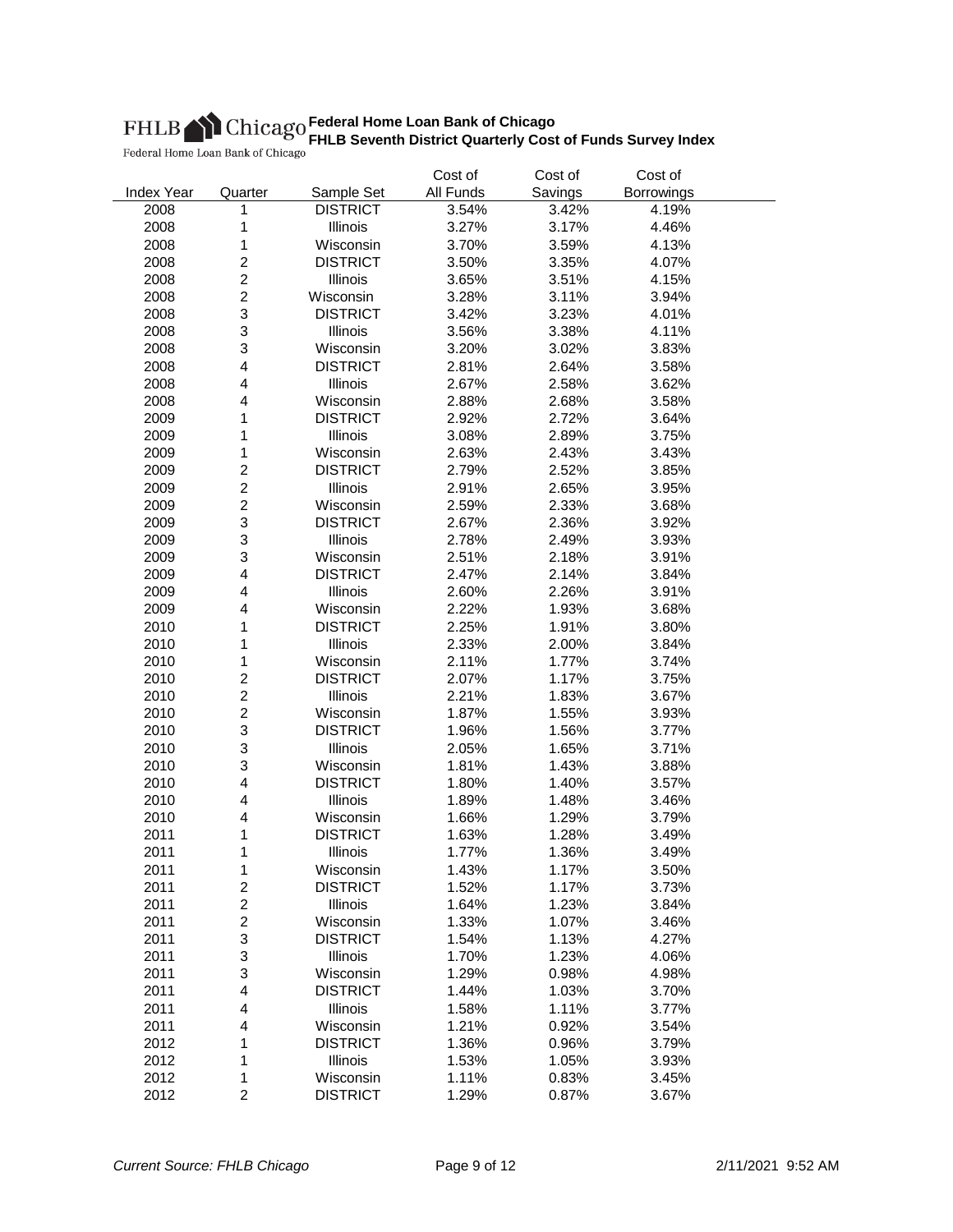|                   |                         |                 | Cost of   | Cost of | Cost of           |  |
|-------------------|-------------------------|-----------------|-----------|---------|-------------------|--|
| <b>Index Year</b> | Quarter                 | Sample Set      | All Funds | Savings | <b>Borrowings</b> |  |
| 2012              | $\overline{c}$          | Illinois        | 1.48%     | 0.96%   | 3.85%             |  |
| 2012              | $\overline{c}$          | Wisconsin       | 1.02%     | 0.74%   | 3.26%             |  |
| 2012              | 3                       | <b>DISTRICT</b> | 1.14%     | 0.79%   | 3.22%             |  |
| 2012              | 3                       | Illinois        | 1.28%     | 0.84%   | 3.34%             |  |
| 2012              | 3                       | Wisconsin       | 0.83%     | 0.67%   | 2.64%             |  |
| 2012              | 4                       | <b>DISTRICT</b> | 1.10%     | 0.73%   | 3.17%             |  |
| 2012              | 4                       | Illinois        | 1.27%     | 0.84%   | 3.17%             |  |
| 2012              | 4                       | Wisconsin       | 0.85%     | 0.58%   | 3.15%             |  |
| 2013              | 1                       | <b>DISTRICT</b> | 1.02%     | 0.70%   | 3.24%             |  |
| 2013              | 1                       | Illinois        | 1.20%     | 0.80%   | 3.29%             |  |
| 2013              | 1                       | Wisconsin       | 0.68%     | 0.52%   | 2.99%             |  |
| 2013              | $\overline{\mathbf{c}}$ | <b>DISTRICT</b> | 0.98%     | 0.66%   | 3.45%             |  |
| 2013              | $\overline{c}$          | Illinois        | 1.20%     | 0.78%   | 3.55%             |  |
| 2013              | $\overline{c}$          | Wisconsin       | 0.60%     | 0.45%   | 3.02%             |  |
| 2013              | 3                       | <b>DISTRICT</b> | 0.73%     | 0.54%   | 3.21%             |  |
| 2013              | 3                       | Illinois        | 0.73%     | 0.67%   | 2.47%             |  |
| 2013              | 3                       | Wisconsin       | 0.73%     | 0.46%   | 3.34%             |  |
| 2013              | 4                       | <b>DISTRICT</b> | 0.93%     | 0.64%   | 2.81%             |  |
| 2013              | 4                       | Illinois        | 1.11%     | 0.76%   | 2.81%             |  |
| 2013              | 4                       | Wisconsin       | 0.53%     | 0.42%   | 2.80%             |  |
| 2014              | 1                       | <b>DISTRICT</b> | 0.90%     | 0.60%   | 2.66%             |  |
| 2014              | 1                       | Illinois        | 1.07%     | 0.74%   | 2.53%             |  |
| 2014              |                         | Wisconsin       | 0.61%     | 0.39%   | 3.20%             |  |
| 2014              | 1<br>$\overline{c}$     | <b>DISTRICT</b> | 0.85%     | 0.61%   | 2.15%             |  |
|                   | $\overline{c}$          |                 |           |         |                   |  |
| 2014              |                         | Illinois        | 1.03%     | 0.75%   | 2.13%             |  |
| 2014              | $\overline{c}$          | Wisconsin       | 0.46%     | 0.36%   | 2.36%             |  |
| 2014              | 3                       | <b>DISTRICT</b> | 0.89%     | 0.63%   | 1.99%             |  |
| 2014              | 3                       | Illinois        | 1.04%     | 0.79%   | 1.81%             |  |
| 2014              | 3                       | Wisconsin       | 0.59%     | 0.37%   | 2.95%             |  |
| 2014              | 4                       | <b>DISTRICT</b> | 0.88%     | 0.66%   | 1.93%             |  |
| 2014              | 4                       | Illinois        | 1.07%     | 0.82%   | 1.95%             |  |
| 2014              | 4                       | Wisconsin       | 0.40%     | 0.34%   | 1.67%             |  |
| 2015              | 1                       | <b>DISTRICT</b> | 0.78%     | 0.46%   | 2.15%             |  |
| 2015              | 1                       | Illinois        | 1.02%     | 0.57%   | 2.20%             |  |
| 2015              | 1                       | Wisconsin       | 0.43%     | 0.34%   | 1.78%             |  |
| 2015              | $\overline{c}$          | <b>DISTRICT</b> | 0.94%     | 0.66%   | 2.42%             |  |
| 2015              | $\overline{c}$          | Illinois        | 1.08%     | 0.81%   | 2.22%             |  |
| 2015              | $\overline{c}$          | Wisconsin       | 0.67%     | 0.41%   | 3.19%             |  |
| 2015              | 3                       | <b>DISTRICT</b> | 0.93%     | 0.67%   | 2.23%             |  |
| 2015              | 3                       | Illinois        | 1.09%     | 0.81%   | 2.10%             |  |
| 2015              | 3                       | Wisconsin       | 0.62%     | 0.45%   | 3.09%             |  |
| 2015              | $\overline{\mathbf{4}}$ | <b>DISTRICT</b> | 0.88%     | 0.65%   | 2.08%             |  |
| 2015              | 4                       | Illinois        | 1.09%     | 0.81%   | 2.08%             |  |
| 2015              | 4                       | Wisconsin       | 0.43%     | 0.34%   | 2.04%             |  |
| 2016              | 1                       | <b>DISTRICT</b> | 0.87%     | 0.66%   | 1.99%             |  |
| 2016              | 1                       | Illinois        | 1.08%     | 0.83%   | 2.05%             |  |
| 2016              | 1                       | Wisconsin       | 0.45%     | 0.36%   | 1.66%             |  |
| 2016              | 2                       | <b>DISTRICT</b> | 0.99%     | 0.75%   | 2.14%             |  |
| 2016              | $\overline{\mathbf{c}}$ | Illinois        | 1.09%     | 0.86%   | 2.12%             |  |
| 2016              | $\overline{c}$          | Wisconsin       | 0.73%     | 0.49%   | 2.21%             |  |
| 2016              | 3                       | <b>DISTRICT</b> | 0.98%     | 0.76%   | 1.94%             |  |
| 2016              | 3                       | Illinois        | 1.11%     | 0.89%   | 1.92%             |  |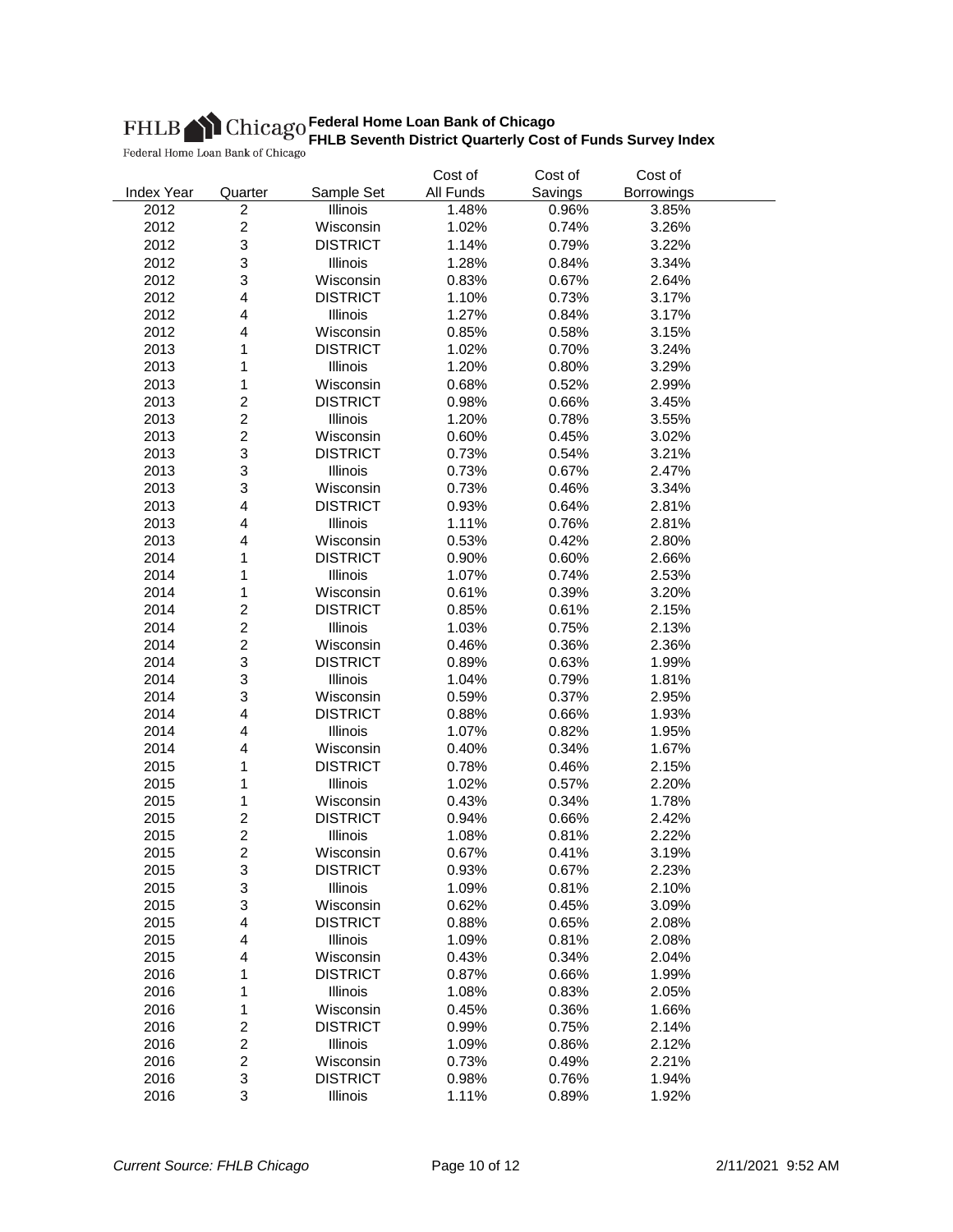|                   |                         |                 | Cost of   | Cost of | Cost of           |  |
|-------------------|-------------------------|-----------------|-----------|---------|-------------------|--|
| <b>Index Year</b> | Quarter                 | Sample Set      | All Funds | Savings | <b>Borrowings</b> |  |
| 2016              | 3                       | Wisconsin       | 0.65%     | 0.47%   | 2.05%             |  |
| 2016              | $\overline{\mathbf{4}}$ | <b>DISTRICT</b> | 0.89%     | 0.73%   | 1.65%             |  |
| 2016              | $\overline{\mathbf{4}}$ | Illinois        | 1.06%     | 0.89%   | 1.72%             |  |
| 2016              | $\overline{4}$          | Wisconsin       | 0.45%     | 0.38%   | 1.21%             |  |
| 2017              | 1                       | <b>DISTRICT</b> | 0.90%     | 0.74%   | 1.59%             |  |
| 2017              | 1                       | Illinois        | 1.06%     | 0.91%   | 1.59%             |  |
| 2017              | 1                       | Wisconsin       | 0.56%     | 0.43%   | 1.61%             |  |
| 2017              | $\overline{c}$          | <b>DISTRICT</b> | 0.96%     | 0.81%   | 1.71%             |  |
| 2017              | $\overline{c}$          | Illinois        | 1.12%     | 0.96%   | 1.76%             |  |
| 2017              | $\overline{c}$          | Wisconsin       | 0.56%     | 0.48%   | 1.42%             |  |
| 2017              | 3                       | <b>DISTRICT</b> | 1.00%     | 0.86%   | 1.67%             |  |
| 2017              | 3                       | Illinois        | 1.15%     | 1.01%   | 1.71%             |  |
| 2017              | 3                       | Wisconsin       | 0.60%     | 0.50%   | 1.50%             |  |
| 2017              | $\overline{\mathbf{4}}$ | <b>DISTRICT</b> | 1.01%     | 0.88%   | 1.71%             |  |
| 2017              | $\overline{\mathbf{4}}$ | Illinois        | 1.15%     | 1.02%   | 1.74%             |  |
| 2017              | 4                       | Wisconsin       | 0.62%     | 0.51%   | 1.56%             |  |
| 2018              | 1                       | <b>DISTRICT</b> | 1.07%     | 0.95%   | 1.68%             |  |
| 2018              | 1                       | Illinois        | 1.18%     | 1.06%   | 1.72%             |  |
| 2018              | 1                       | Wisconsin       | 0.76%     | 0.67%   | 1.48%             |  |
| 2018              | $\overline{c}$          | <b>DISTRICT</b> | 1.13%     | 0.98%   | 1.87%             |  |
| 2018              | $\overline{c}$          | Illinois        | 1.25%     | 1.10%   | 1.87%             |  |
| 2018              | $\overline{c}$          | Wisconsin       | 0.66%     | 0.60%   | 1.86%             |  |
| 2018              | 3                       | <b>DISTRICT</b> | 1.28%     | 1.06%   | 2.12%             |  |
| 2018              | 3                       | Illinois        | 1.38%     | 1.16%   | 2.12%             |  |
| 2018              | 3                       | Wisconsin       | 0.80%     | 0.70%   | 2.01%             |  |
| 2018              | $\overline{\mathbf{4}}$ | <b>DISTRICT</b> | 1.42%     | 1.17%   | 2.33%             |  |
| 2018              | 4                       | Illinois        | 1.56%     | 1.30%   | 2.33%             |  |
|                   | 4                       |                 |           |         |                   |  |
| 2018              |                         | Wisconsin       | 0.77%     | 0.69%   | 2.29%             |  |
| 2019              | 1                       | <b>DISTRICT</b> | 1.51%     | 1.29%   | 2.41%             |  |
| 2019              | 1                       | Illinois        | 1.67%     | 1.43%   | 2.42%             |  |
| 2019              | 1                       | Wisconsin       | 0.90%     | 0.82%   | 2.34%             |  |
| 2019              | $\overline{c}$          | <b>DISTRICT</b> | 1.68%     | 1.49%   | 2.42%             |  |
| 2019              | $\overline{c}$          | Illinois        | 1.73%     | 1.54%   | 2.46%             |  |
| 2019              | $\overline{c}$          | Wisconsin       | 1.42%     | 1.23%   | 2.23%             |  |
| 2019              | 3                       | <b>DISTRICT</b> | 1.59%     | 1.44%   | 2.39%             |  |
| 2019              | 3                       | Illinois        | 1.72%     | 1.57%   | 2.43%             |  |
| 2019              | 3                       | Wisconsin       | 1.06%     | 1.00%   | 1.92%             |  |
| 2019              | 4                       | <b>DISTRICT</b> | 1.58%     | 1.45%   | 2.33%             |  |
| 2019              | $\overline{\mathbf{4}}$ | Illinois        | 1.70%     | 1.59%   | 2.33%             |  |
| 2019              | 4                       | Wisconsin       | 1.03%     | 0.95%   | 2.25%             |  |
| 2020              | 1                       | <b>DISTRICT</b> | 1.61%     | 1.49%   | 2.24%             |  |
| 2020              | 1                       | Illinois        | 1.67%     | 1.55%   | 2.26%             |  |
| 2020              | 1                       | Wisconsin       | 1.04%     | 0.97%   | 1.89%             |  |
| 2020              | $\overline{c}$          | <b>DISTRICT</b> | 1.39%     | 1.27%   | 2.13%             |  |
| 2020              | $\overline{c}$          | Illinois        | 1.44%     | 1.31%   | 2.18%             |  |
| 2020              | $\overline{c}$          | Wisconsin       | 0.91%     | 0.85%   | 1.40%             |  |
| 2020              | 3                       | <b>DISTRICT</b> | 1.16%     | 1.02%   | 2.12%             |  |
| 2020              | 3                       | <b>Illinois</b> | 1.28%     | 1.13%   | 2.20%             |  |
| 2020              | 3                       | Wisconsin       | 0.60%     | 0.54%   | 1.45%             |  |
| 2020              | $\overline{\mathbf{4}}$ | <b>DISTRICT</b> | 0.66%     | 0.63%   | 1.24%             |  |
| 2020              | 4                       | Illinois        | 0.67%     | 0.64%   | 1.22%             |  |
| 2020              | 4                       | Wisconsin       | 0.66%     | 0.60%   | 1.27%             |  |